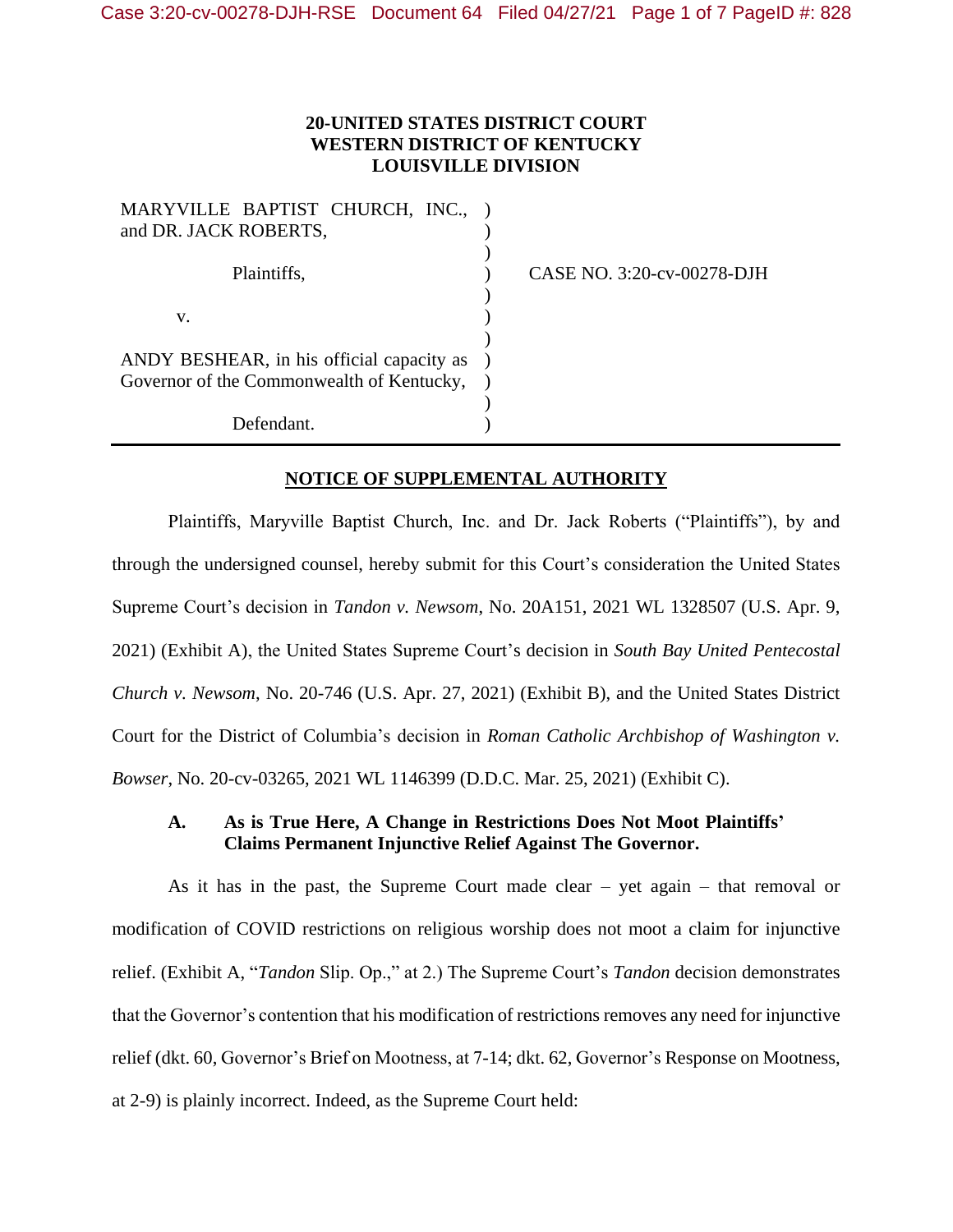**[E]ven if the government withdraws or modifies a COVID restriction in the course of litigation, that does not necessarily moot a case. And so long as the case is not moot, litigants otherwise entitled to emergency injunctive relief remain entitled to such relief where applicants 'remain under a constant threat' that government officials will use their power to reinstate the challenged restrictions.**

(*Tandon* Slip Op. at 2 (quoting *Roman Catholic Diocese of Brooklyn v. Cuomo*, 592 U.S. \_\_\_ (2020)) (emphasis added).

This holding is relevant to Plaintiffs' contentions on pp. 4-15 of Plaintiffs' Brief Addressing Why the Case Is Not Moot (dkt. 61) and pp. 2-8 of Plaintiffs' Response to Governor Beshear's Brief on Issues of Mootness (dkt. 63). In particular, because the Governor has claimed continued authority to modify, extend, revise, and re-impose prior restrictions at whim in the past year, and did in fact do just that at many times (*see* dkt. 61 at 2-3), the Supreme Court's holding is of particular import here. It found that a case is not moot when "**officials with a track record of moving the goalposts retain authority to reinstate those heightened restrictions at any time**." (*Tandon* Slip Op. at 3 (emphasis added).)

The District of Columbia district court in *Roman Catholic Archbishop* reached an identical conclusion, that changes in restrictions do not moot otherwise valid claims for injunctive relief when the threat remains pending. (Exhibit C, *Roman Catholic Archbishop*, at 7-8.) Much like the Governor argues here (dkt. 60, at 7-14; dkt. 62, at 2-13), the District of Columbia argued that a reprieve from current restrictions on religious worship services mooted the Archbishop's request for a preliminary injunction. (Exhibit C, *Roman Catholic Archbishop* at 7-8.) The court squarely rejected that argument, noting that the Supreme Court's decision in *Roman Catholic Diocese of Brooklyn v. Cuomo*, 141 S. Ct. 63 (2020), compelled the contrary conclusion. (*Id.* at 7.) Indeed, noting that *Catholic Diocese* faced similar contentions regarding mootness, the district court held that "**the Supreme Court and lower courts have concluded that challenges to worship**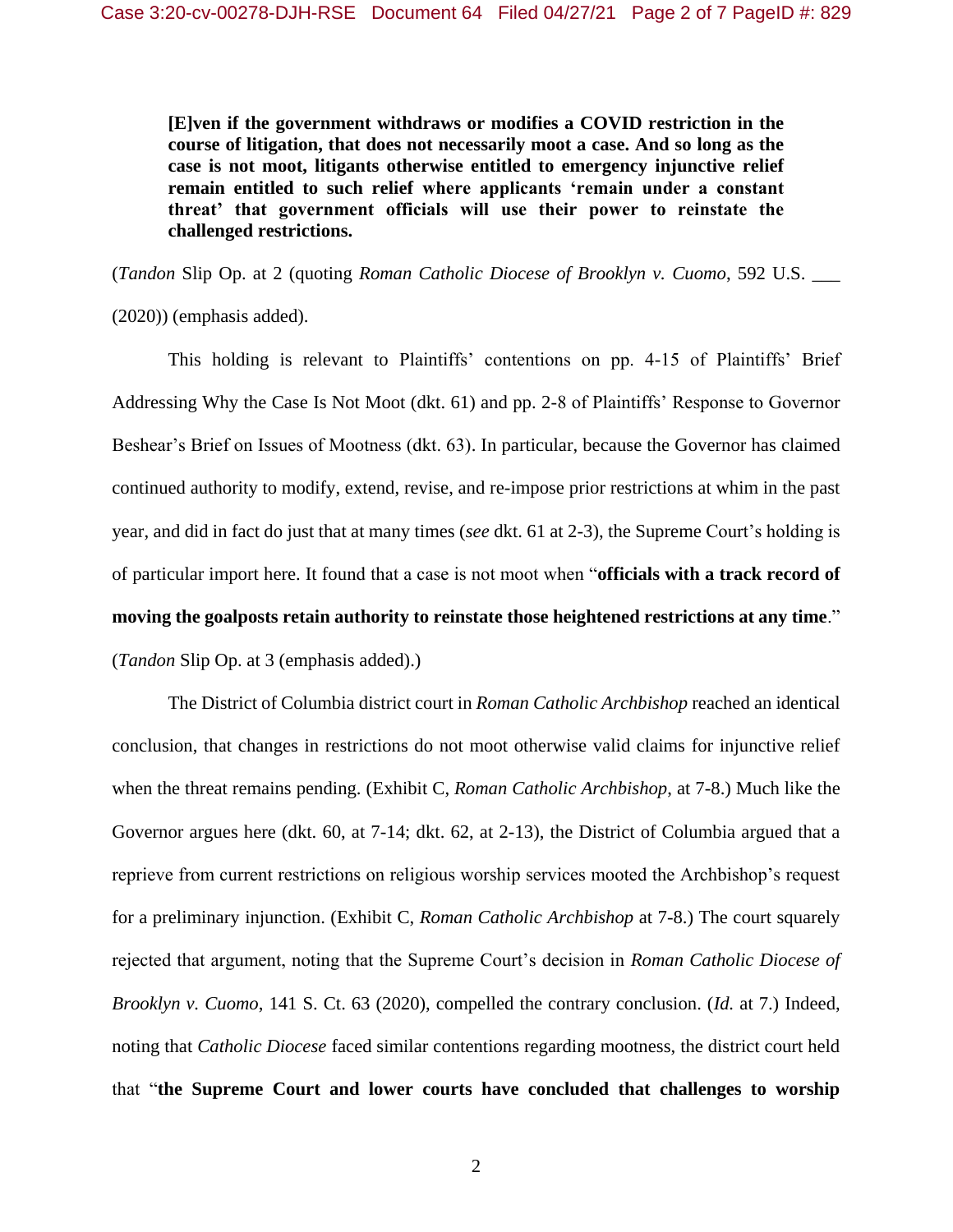**restrictions were not moot" despite changed circumstances**. (*Id.* (emphasis added).) The district court concluded that the Ninth Circuit's decision in *Calvary Chapel Dayton Valley v. Sisolak*, 982 F.3d 1228 (9th Cir. 2020) likewise compelled a finding that a change in religious worship restrictions does not moot a case when the plaintiff remains under a threat that the restrictions will be reclassified. (*Id.* at 8.)

Coupled with the fact that the Governor here only "rescinded" his blatantly unconstitutional restrictions when the Sixth Circuit and this Court both **enjoined** him from enforcing his restrictions, and given that the Governor continues his defense of his unconstitutional regime (*see* dkt. 61, at 10), this case is not moot.

## **B. Discriminatory Percentage Caps Imposed on Religious Worship Services Cannot Survive the Supreme Court's Precedent.**

The Governor contends in the instant litigation that *Catholic Diocese* does not require injunctive relief against the Governor's discriminatory restrictions on religious worship services. (Dkt. 62, at 8-9.). As should this Court, the Supreme Court resoundingly rejected any contention that *Catholic Diocese* does not compel injunctive relief against discriminatory restrictions on religious worship services. In fact, the Supreme Court explicitly stated that it was clearly "erroneous" to refuse to follow the Court's prior holdings in similar COVID-19 religious cases. (*Tandon* Slip Op. at 1.)

The Court laid out a few general principles that all compel a preliminary injunction here.

### **1. Treating** *Some* **Secular Gatherings Less Favorably Or Equally Is Irrelevant.**

The Court made clear that treating some nonreligious gatherings less favorably than religious gatherings is irrelevant if the government treats **any** nonreligious gatherings of like kind more favorably.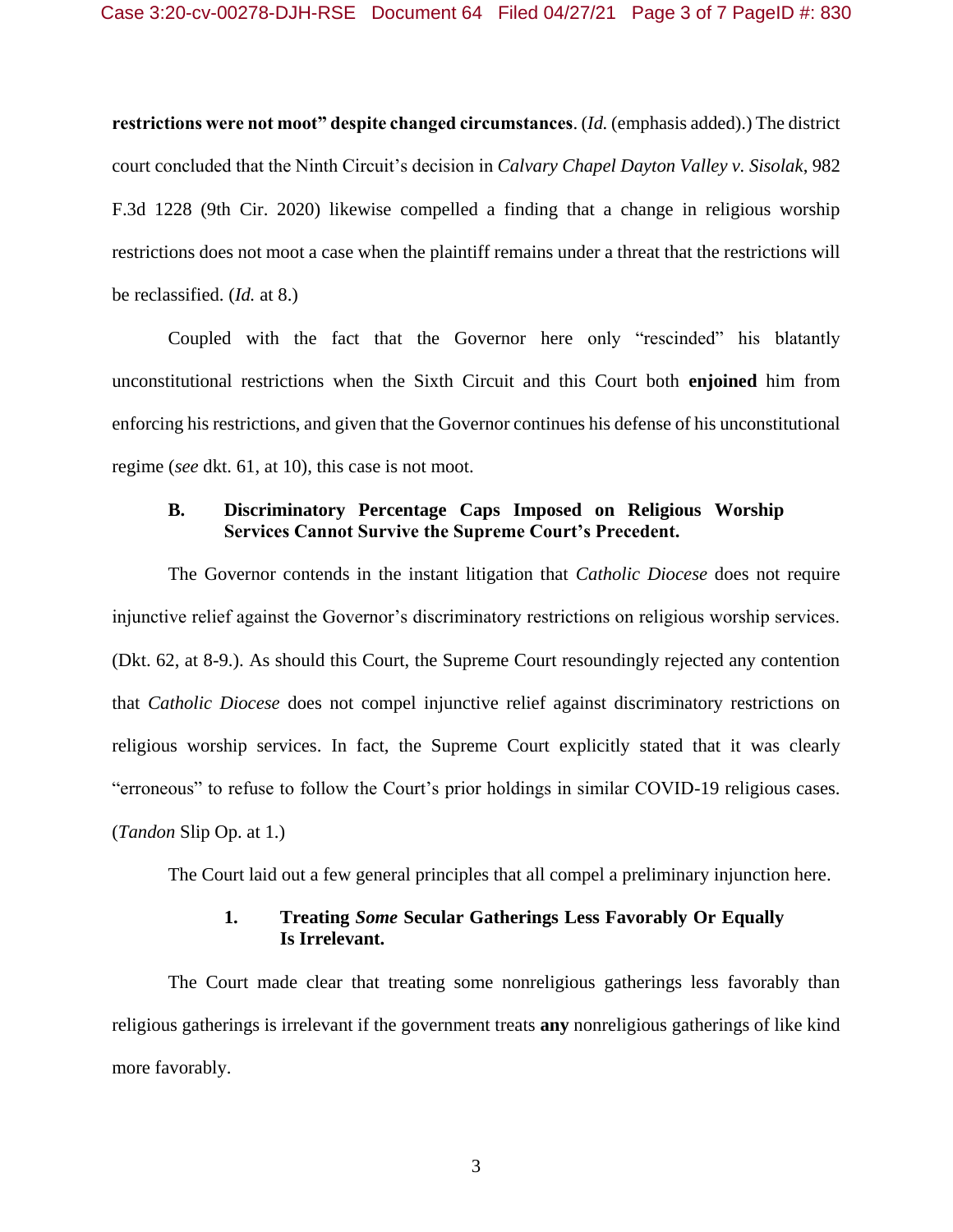First, government regulations are not neutral and generally applicable, and therefore trigger strict scrutiny under the Free Exercise Clause, **whenever they treat** *any* **comparable secular activity more favorably than religious exercise**. It is no answer that a State treats some comparable secular businesses or other activities as poorly as or even less favorably than the religious exercise at issue.

(*Tandon* Slip Op. at 1 (bold emphasis added) (cleaned up).)

The Supreme Court found that because California treated **some** gatherings more favorably than religious worship services, its restrictions were not neutral and violate the First Amendment. (*Tandon* Slip Op. at 3.) This holding is relevant to Plaintiffs' contentions throughout the instant litigation that the Governor's discriminatory treatment of Plaintiffs' religious worship services cannot withstand First Amendment scrutiny. (*See* Dkt. 1, Verified Complaint, at ¶¶90-145, and pp. 48-51.)

### **2. Comparability Is Defined By Risk Asserted By Government.**

*Tandon* also established that comparability requires a comparison of risks, not comparison of why people gather. "[W]hether two activities are comparable for purposes of the Free Exercise Clause must be judged against the asserted government interest that justifies the regulation at issue. . . . **Comparability is concerned with the risks various activities pose, not the reasons why people gather**." (*Tandon* Slip Op. at 2 (emphasis added) (cleaned up).) This holding is relevant to Plaintiffs' requests for permanent injunctive relief. (Dkt. 1, Verified Complaint, at 48- 51.)

# **3. The Government Must Demonstrate Why Precautions Allowed For Nonreligious Gatherings Cannot Work For Religious Gatherings.**

The Court also made clear that to survive strict scrutiny and demonstrate that the regulations are narrowly tailored, the government "must do more than assert that certain risk factors 'are always present in worship, or always absent from the other secular activities' the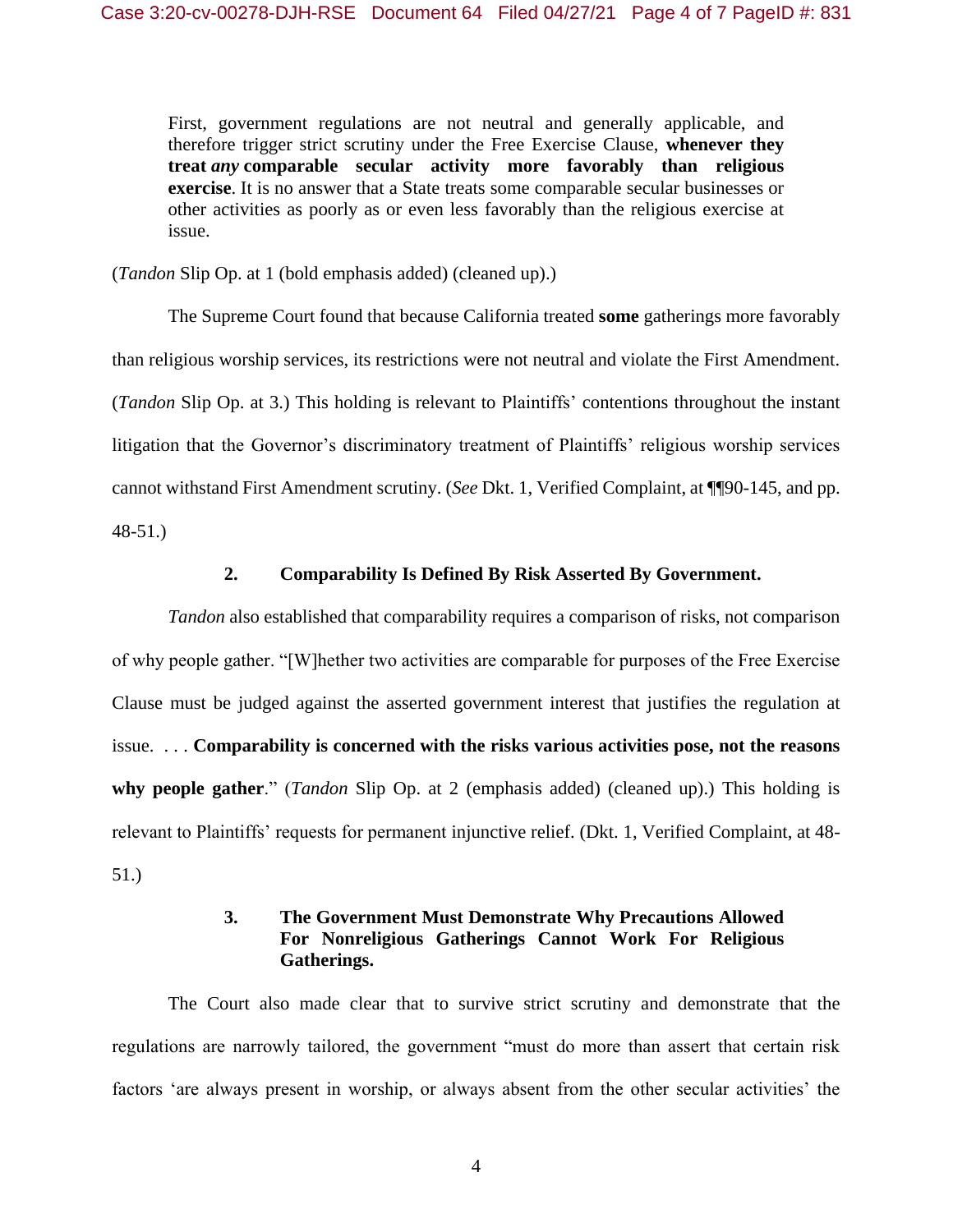government may allow." (*Tandon* Slip Op. at 2 (quoting *South Bay United Pentecostal Church v.* 

*Newsom*, 141 S. Ct. 716, 718 (Gorsuch, J., statement).)

Instead, narrow tailoring requires the government to show that measures less restrictive of the First Amendment activity could not address its interest in reducing the spread of COVID. **Where the government permits other activities to proceed with precautions, it must show that the religious exercise at issue is more dangerous than those activities even when the same precautions are applied. Otherwise, precautions that suffice for other activities suffice for religious exercise too**.

(*Tandon* Slip Op. at 2 (emphasis added).) Indeed, "[t]he State 'cannot assume the worst when people go to worship but assume the best when they go to work.'" (*Tandon* Slip Op. at 3 (quoting *Roberts v. Neace*, 958 F.3d 409, 414 (6th Cir. 2020).)

The district court in *Roman Catholic Archbishop* found similarly. There, the court enjoined the District of Columbia's restrictions, which imposed a 25% or 250-person cap on religious worship. (Exhibit C, *Roman Catholic Archbishop* at 23.) Specifically, because restrictions more favorable than 250-people or 25% have been employed in other jurisdictions, the court concluded that the District of Columbia had not deployed the least restrictive means. (*Id.* ("**[T]he regulations in other jurisdictions—especially in neighboring ones—make it harder for the District to meet its burden to show that the means chosen are the least restrictive**." (emphasis added)).) As the court made clear, discriminatory restrictions on religious worship "represent[] a fundamental misunderstanding of the government's role in crafting public health restrictions that infringe on constitutionally protected rights. **Broad brush strokes are fine for business regulations, but not for restricting the free exercise of religion**." (*Id.* at 26 (emphasis added).) Thus, "the Court finds that the 250-person cap and the 25 percent capacity limit . . . are not narrowly tailored." (*Id.*)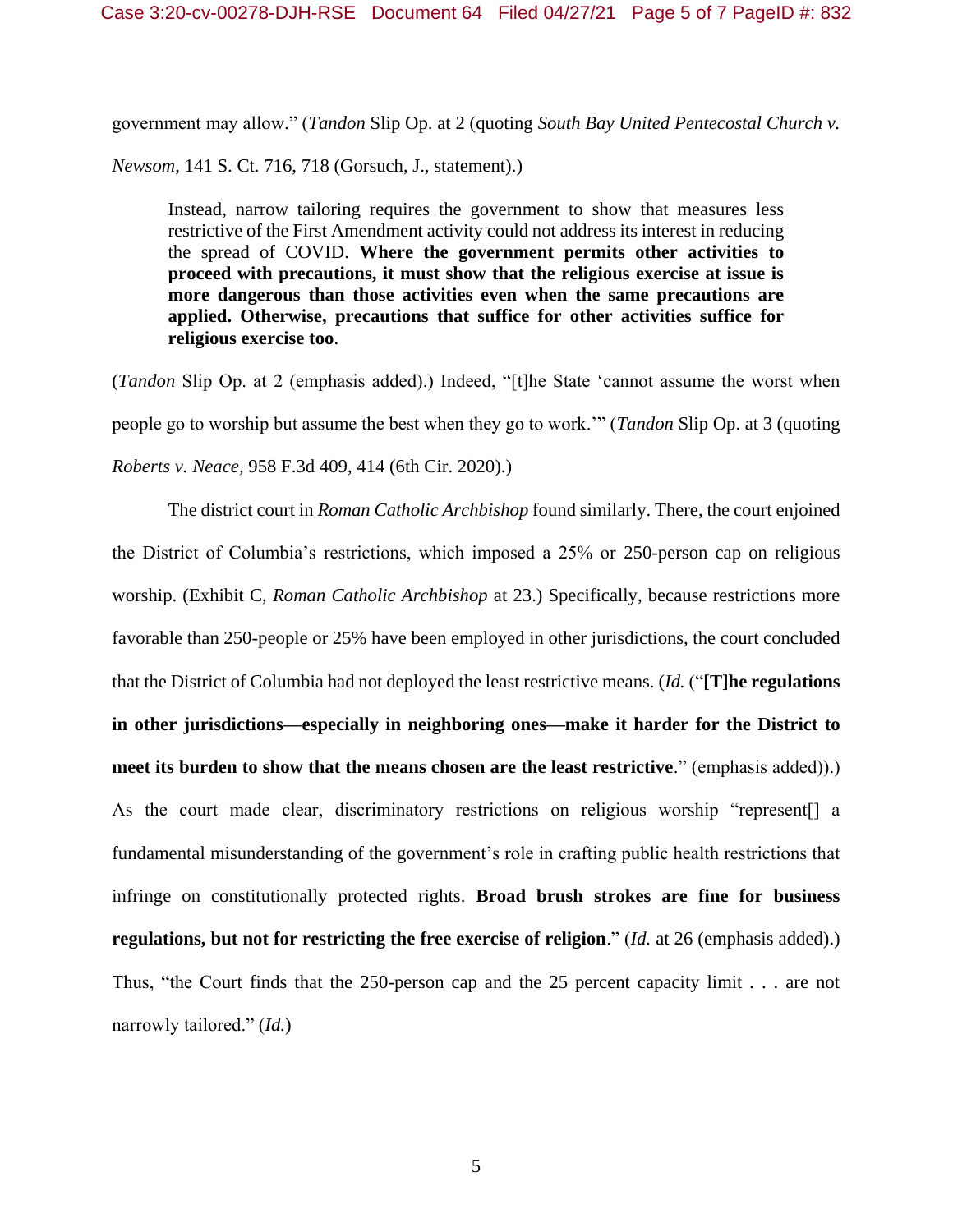# **C. The Supreme Court's** *Tandon* **Decision Demonstrates Its Exasperation With Lower Courts Failing To Enjoin Discriminatory Restrictions On Religious Worship.**

Finally, the Supreme Court's precedent in the COVID arena demands a permanent injunction here. And, for those lower courts that have refused to follow its clear roadmap, reversal is a certain end. As the Court held: "**This is the fifth time the Court has summarily rejected the Ninth Circuit's analysis of California's COVID restrictions on religious exercise**. . . . **It is unsurprising that such litigants are entitled to relief**." (*Tandon* Slip Op. at 4 (collecting cases).) And, because "California's Blueprint System contains myriad exceptions and accommodations for comparable activities," much like the Governor's scheme here, it failed strict scrutiny. (*Id.* at 4.)

Indeed, multiple failures to follow the Supreme Court's clear roadmap in the numerous decisions vacating and enjoining discriminatory COVID restrictions have been found clearly "erroneous." (Exhibit A, *Tandon* Slip Op. at 1 ("The Ninth Circuit's failure to grant an injunction pending appeal was erroneous."); (Exhibit C, *Roman Catholic Archbishop* at 11 n.5. ("[t]he Supreme Court confirmed as much in its recent grant of injunctive relief in *Gateway City Church v. Newsom*, where it explained that 'the Ninth Circuit's failure to grant relief was erroneous.'" (citing No. 20A138, 2020 WL 753575, at \*1 (U.S. Feb. 26, 2021)).)

And, just yesterday, the Supreme Court yet again summarily reversed a lower court **for the sixth time** for its failure to follow its clear teachings. (*See* Exhibit B.) The conclusion is certain in this matter. The Governor's contentions concerning mootness and his contentions concerning the constitutionality of his blatantly unconstitutional restrictions have now been demonstrated as absurd.